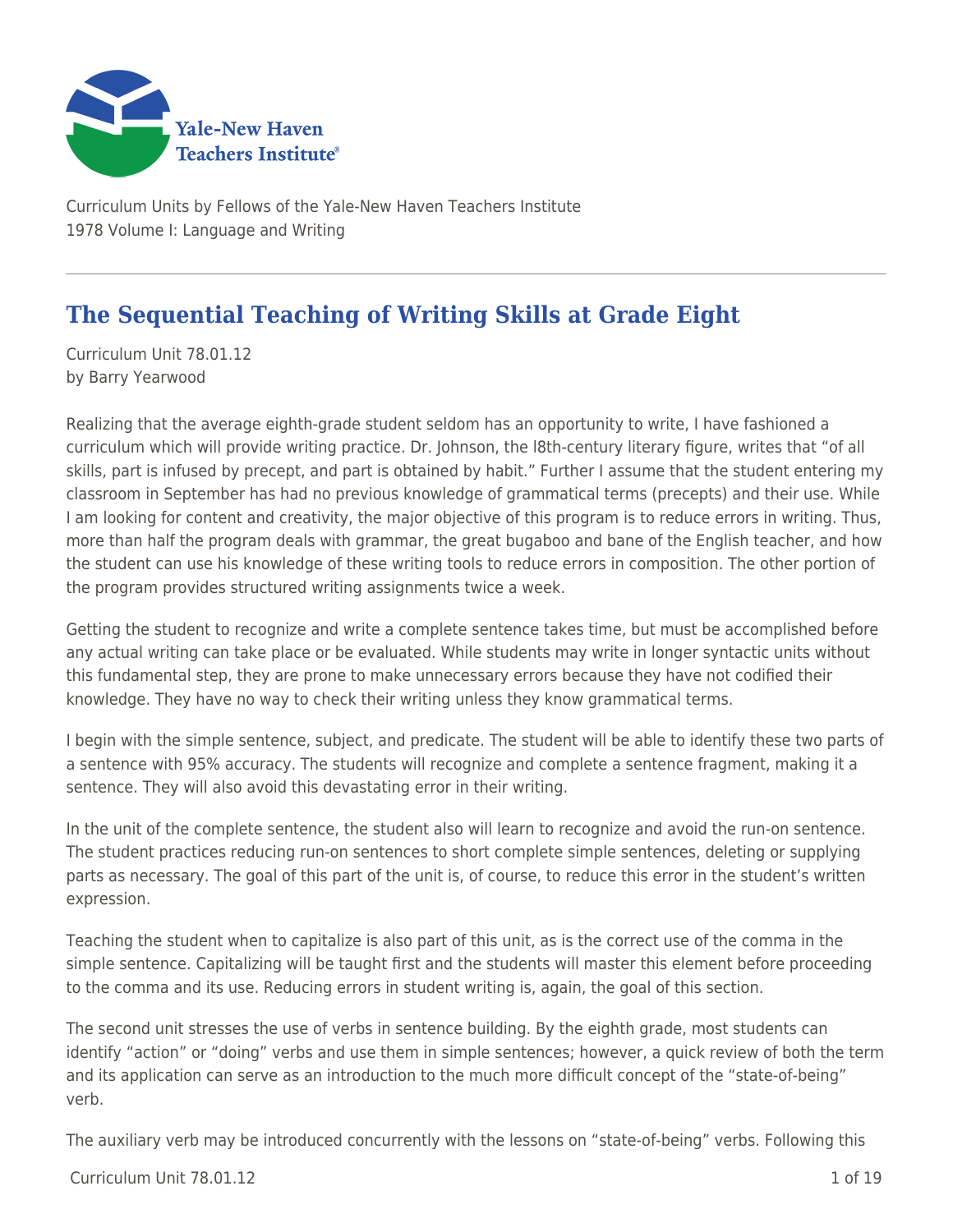unit, the verb form should be learned. The student should become aware of telling time with verbs, and drills and writing assignments should be designed to have students illustrate a knowledge of regular and irregular verb forms. A good assignment would give a student a list of verbs to use in a writing assignment and give the students a particular time reference; for example, "all of this happened the day before yesterday and will never happen again. Remember, you are telling us about it today."

Unit III focuses on the noun. I prefer to teach this after the verb because the students grasp the function of nouns in simple sentences when they can see the relation of the noun to the verb, the center of a sentence. The students master the noun as subject first, the noun as direct object second. This is a fine opportunity to review the action verb. The student then will learn the predicate nominative.

The students enjoy the noun in direct address. At this point they are ready to use the appositive. The teacher must pay studious attention to the placement of both commas when the appositive occurs in the middle of the sentence; the students usually remember the first one and forget the second.

The final step of Unit III is to teach students to distinguish the active and passive voice. For me, this is an optional step. I have not had a student in the eighth grade use the passive voice to the extent that it presents a problem. However, if the teacher sees a need, now is the time to teach the difference. The teacher should also be certain to remind students who have this chronic weakness to correct it in several ensuing assignments so that the students will be made conscious of the differing voices before writing.

All students will make errors in subject-verb agreement from time to time because they write using the "it sounds right" theory of language. Although it may indeed sound right, it has no place in written expression. Unit lV should contain constant drill and provide the students with writing assignments which include subjects and verbs of different number. This will help the student codify his knowledge. The students should read examples aloud. By hearing the standard form more often, they will begin to associate it with their "it sounds right" theory. Do not ever discreetly hesitate to correct a student's speech. You can do this without "slapping" a child in the face with his language.

Having mastered the above skills, the student now progresses into an area which, to my students, has proven to be confusing—the pronoun. Perhaps I have moved too quickly, expecting too much, too soon. Now I move slowly from personal pronouns to interrogative to indefinite to demonstrative pronouns. Once the children know the terms and can give examples of each in a simple sentence, they should learn the following uses: the pronoun as a compound part, how to avoid the apostrophe in possessive pronouns, agreement of pronoun subjects and their verbs, and the agreement of pronouns and their antecedents.

Unit VI deals with the adjective. Students manage to learn adjectives quickly, but once learned, they are overused. Don't worry, let them enjoy adjectives; language is fun. You will have to spend more time explaining predicate adjectives because this requires reviewing state-of-being verbs; but the students, given some review, experience little trouble recognizing or using predicate adjectives in their writing. Students may confuse predicate adjectives in their writing. Students may confuse predicate adjectives and predicate nominatives. Review is the only cure.

Adjectival words or words that do not normally function as adjectives should be taught next. For example, in the sentence, "1 have two African cousins," "African" comes from a proper noun. To appreciate the flexibility of English, the child should be exposed to words which function as several parts of speech. One possible assignment is to have the students generate as many of these words as possible and use them in a descriptive context.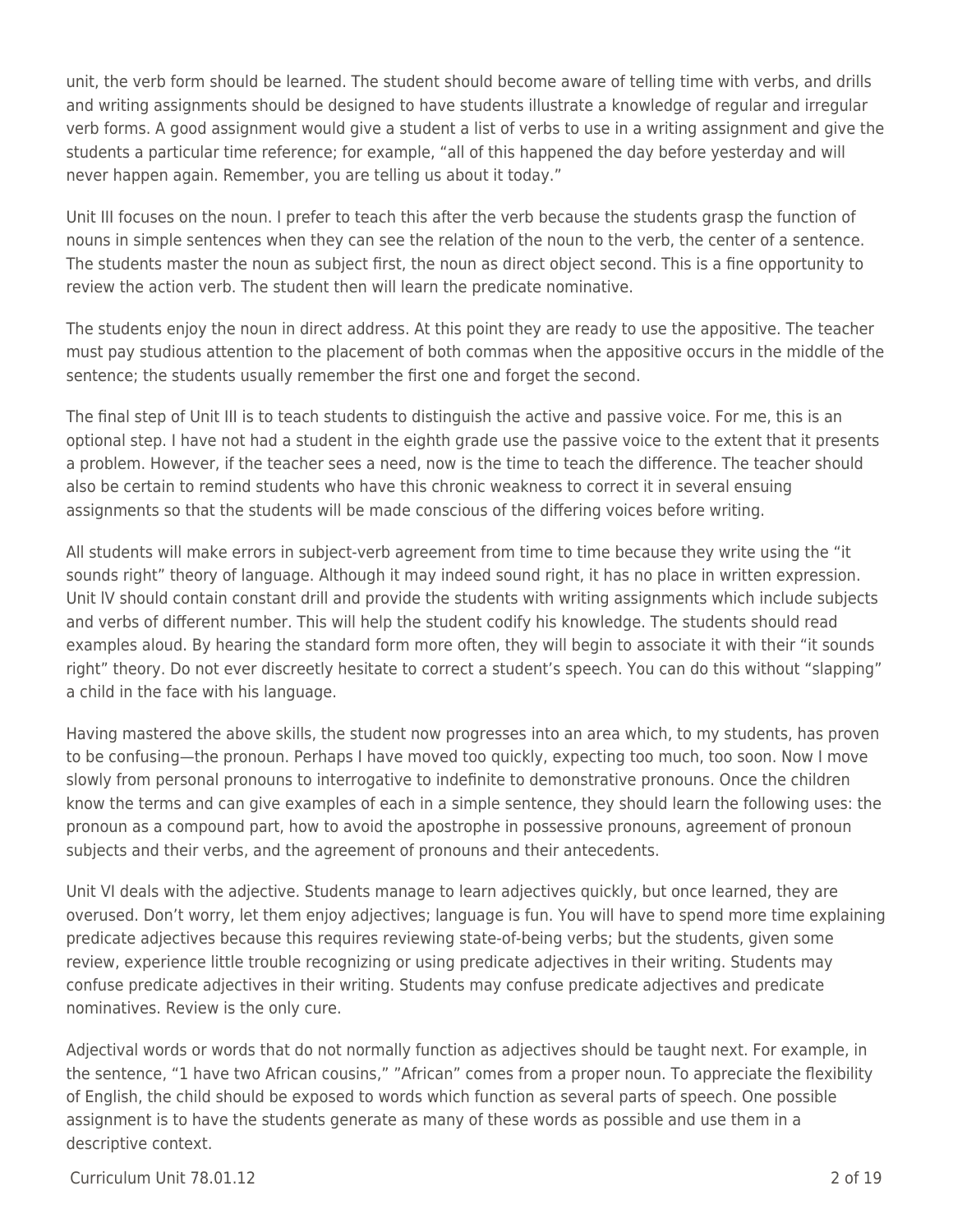The student is now ready to explore using phrases as adjectives. I do not mention prepositions at this time because the students has enough variables to consider. Here, again, try to instill an appreciation for the language, rather than a fear of it. Students can identify a group of words modifying a noun and can generate groups of words as adjectives without being conscious that a prepositional phrase ever existed, or will exist in English.

Your students will be able to grasp the concept of a one-word adverb with relative ease. When they are provided with opportunities to write using this concept, they will probably have a problem with only one area, and that is an adverb modifying another adverb. Old-fashioned drill must play a major part in the student's learning to increase recognition and to reduce errors.

Students will learn the forms of an adverb and how to distinguish them from adjectives to avoid the usual confusion between the two. Students must be taught standard adverb usage and how to use adverbs that compare properly if they are to reduce errors in their writing.

The adverb phrase should also be introduced here with the same restraint as was used with the adjectival phrase. I also teach the indirect object here as a precursor of the prepositional phrase. Diagramming with the ( X )to represent the missing word will help your students to understand what an indirect object is and how it functions.

Unit VIII focuses on the prepositional phrase, and regardless of current pedagogical thought, I insist that my students memorize the standard list of prepositions. Once they have learned the prepositions they can learn the structure of the prepositional phrase. This is a good chance to review adjectival and adverbial phrases and nouns as objects.

You might want the students to go over one of their favorite papers in a scavenger hunt for prepositional phrases. Make a game of it; provide some simple prizes for the student who can find the most. I find it helpful to use sentence diagrams when teaching grammar because they show students the relationship among parts of a sentence. Students find diagramming prepositional phrases especially helpful—and a lot of fun.

Up to this point the student has been dashing off short pieces of writing using only simple sentences, and has mastered all of the above elements (see Appendix A for writing assignments). Keep him writing for two or three more weeks with the same constraints; let him flex and develop a writing muscle. Edward Corbett writes in Classical Rhetoric for the Modern Student that precepts and imitation can teach the student how to write, but it is only by writing that the student will learn how to write. "One learns to write by writing." I Keep rewarding students' output. At the end of the second week, devise a writing assignment for each student that will provide specific practice in an area which troubles the child. Show the child the area before he commences the assignment. You are trying to make him supremely aware of his mistakes and the modes of correction. You can build his confidence in his writing ability by showing him how to correct his errors. Everyone strives for perfection.

Once the children are writing simple sentences with 95% accuracy, lead them to compound sentences. The coordinate conjunctions must be learned, and comma placement. (Have them place the commas regardless of the sentence length. It is less of an error to have one than to omit one, and the distinction may be confusing to some students at this age.) Now student writing should reflect a combination of simple and compound sentences. Provide test cases where they have to write five simple and ten compound sentences on a topic. Change the proportions, but keep them writing and looking at their writing. Have the students read each other's work to verify both the count and the accuracy of the sentence types.

 $C$ urriculum Unit 78.01.12  $\overline{3}$  of 19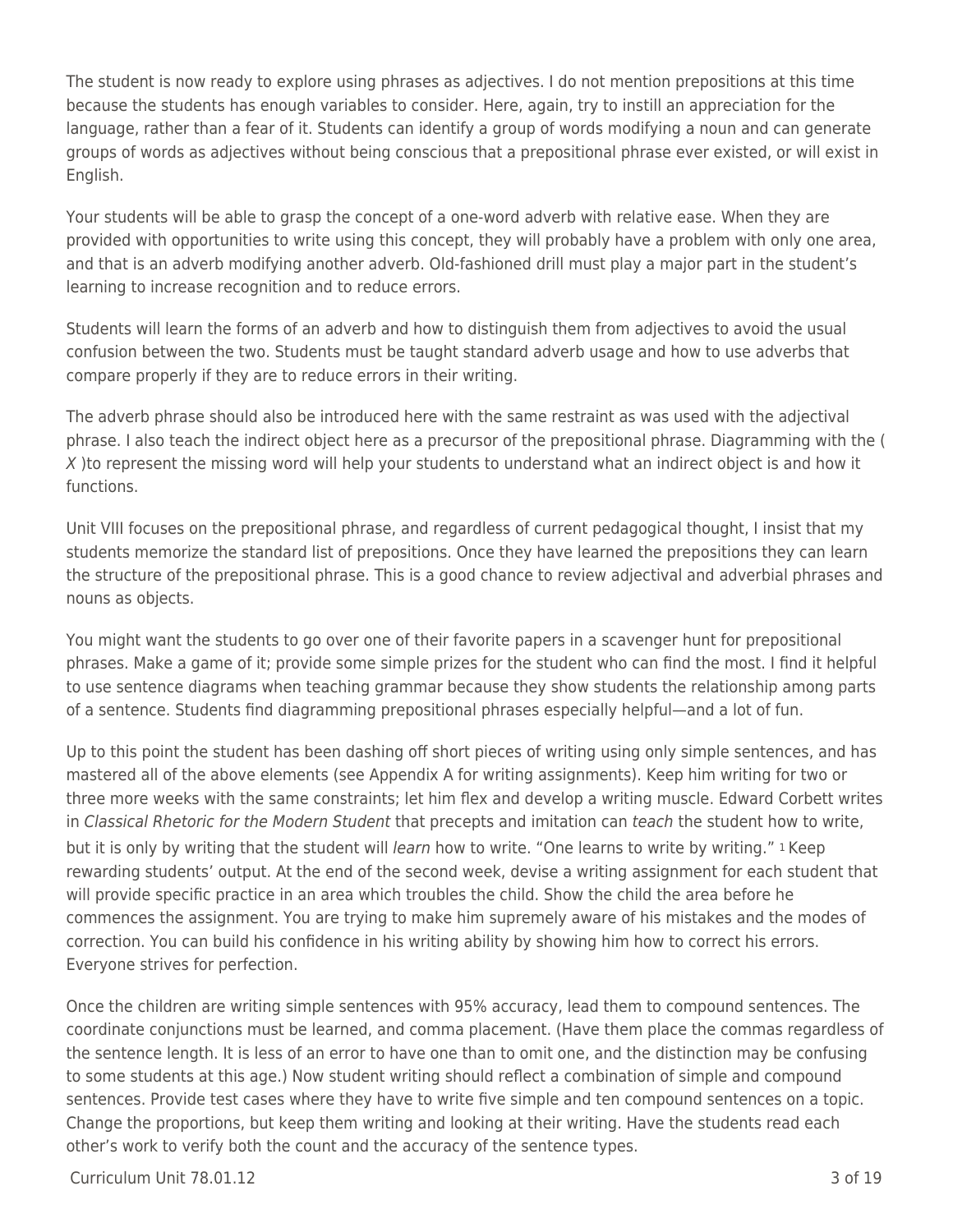For the student to grasp and keep the concept of a complex sentence, the teacher must proceed slowly, explaining first the independent clause. Review this concept as it applies to both the simple and compound sentence. The student should then learn the dependent clause as adjectival and adverbial. I find it much easier if I have the students memorize the standard subordinating conjunctions.

I cannot emphasize enough the importance of practice in these units. You must provide exercises that first concentrate on having the student recognize the items; then, on having the student generate his own examples; and finally, on having the student put the principle into practice in his writing. Insist upon memorization; despite popular rumor, English does follow set patterns which can be learned. Much of the current research implies that teaching grammar is a waste of time. I would suggest that traditional grammar has failed because teachers refuse to present it as a sequence, building one idea upon another. They ignore the patterns, but instead teach bits and pieces. H.A. Gleason notes:

The consequences of a movement to teach less and less grammar are inescapable. Language is a system (or a complex of systems). Its grammar must be systematic to be meaningful. Bits and pieces cannot be taught or omitted at will simply because they are individually judged useful or not. No one would seriously propose omitting from the arithmetic curriculum in the primary grades the teaching of  $2 \times 2 = 4$  on the ground that high school students made fewer errors with this than with  $9 \times 7 = 63$ . If the multiplication table is to be taught, it is far better and easier to teach the whole and to teach it systematically. It, like English, is a system. <sup>2</sup>

Always keep in mind that errors cannot be eliminated without joint diligence, yours and the student's. We must, as teachers, try to instill in students, or rather, draw out of students, a healthy respect for a language which will not betray them if they follow the rules.

The students are actually writing paragraphs, short stories, and poems; but now they must be given a form they can react within. You have not mentioned paragraphs yet in a formal lesson. Now is the time. In the future, I plan to use a combination of the traditional topic sentence-supporting details and an approach developed by a colleague, Paul Limone. Once the students start generating paragraphs, show them several transitional methods that link the paragraphs into a sustained piece of error-free prose. Let them practice, each student writing and gaining strength all the while. Writing is no different from other skills; it can be learned and it takes time.

This program is designed to last a year. The teacher must decide how long to spend on each unit. Don't rush your students and don't skip around. English is a multi-faceted discipline that affords students exposure to many different areas. In the middle school, one should attempt to open all the horizons for the child. Teaching these writing tools to the exclusion of literature, non-fiction, and drama will do a great disservice to your students. You will be able to integrate the grammar and writing assignments with any other area if you give some thought to your assignments. Whether your students are writing a short story or an essay about a novel, keep them within the constraints they have learned. Insist upon error-free prose; hold the students accountable for anything they have learned. Expect the very best—you'll get it.

## **Sample Lesson Plans**

## Capitalization

Objective : The students, in both drill and their writing, will be able to use capital letters with 95% accuracy.

Procedure :

 $C$ urriculum Unit 78.01.12  $\qquad \qquad \qquad$  4 of 19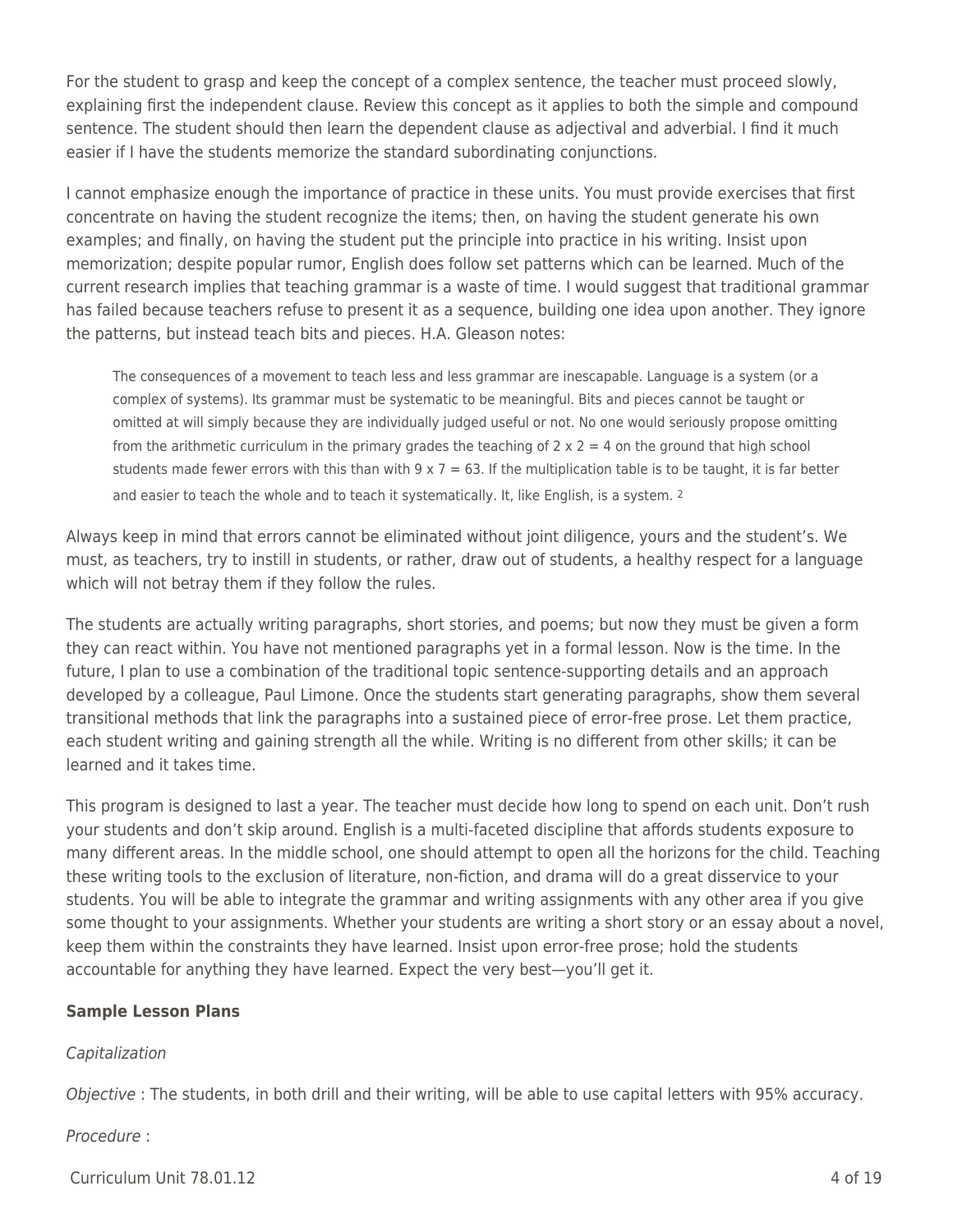1. Before beginning any grammatical unit, I will give the students a pre-test to determine their capabilities. Any student scoring 95% or better will be excused from the exercises, but will be involved in enrichment activities and the writing assignments.

2. Place a few names of the students, holidays, local buildings, and magazines on the board and ask the students what they have in common. Someone will invariably mention that they are all capitalized. Ask the students why they are capitalized and have them generate more words that are capitalized.

3. Review with the students the "Rules for Capitalizing: I" (see Appendix B) I plan to put this information on an overhead transparency. As you are reviewing each rule with the students, have them generate additional examples for each.

4. Provide the students with a copy of the rules and insist that they memorize the rules. Have them repeat them together several times.

5. Drill: I have provided two drills, but many more are readily available in grammar texts and magazines, newspapers,and books.

Activity A Rewrite the following sentences, supplying the indicated number of capital letters. Exchange papers for checking as you go over the sentences.

1. professor beck from toronto university spoke on friday, may 3. As an infant, he lived in northern canada, near the arctic ocean. (9)

2. On christmas afternoon we went to the blackstone theater. (3)

3. Last fall jane and aunt mary drove to crater lake. (5)

4. The bill of rights in the constitution of the united states has played an important part in the history of america. This document is in the archives building in washington. (9)

5. That is a picture of simon bolivar, who is often called the george washington of south america. (6)

6. That title is sometimes given also to san martin, a great argentine patriot. (3)

7. On the last friday in march, the boy scouts of eleton, missouri, will meet at montrose high school to plan a campaign for members. (9)

8. Was it the new york times that recently carried an article comparing mohammedanism and christianity? (5)

9. In this film we saw indians making intense efforts to block the building of union pacific railroad.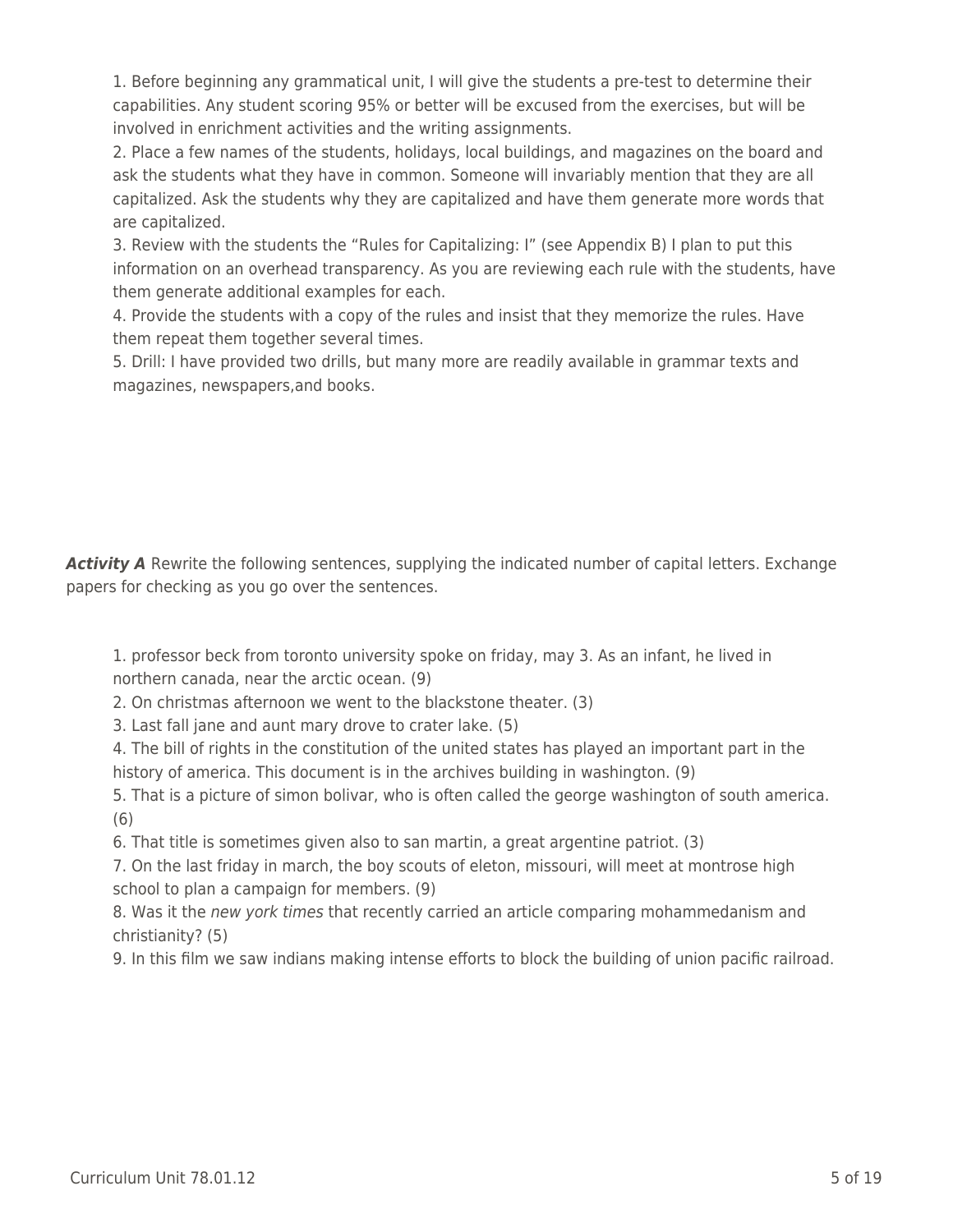## *Activity B Write sentences to illustrate the "Rules for Capitalizing: I". Use small letters for the proper nouns. Exchange papers in class. Using capital letters correctly, rewrite the sentences that you receive.*

Above each capital, put the number of the rule that applies. Go over the paper with the person who wrote the sentences.

Writing Assignment: Create a story about a "Visit to an Alien Planet" where you have been marooned for your incorrect use of capital letters. In order for you to return to your family and loved ones, you must write this story that includes at least three examples for each of the five rules you have studied concerning capitalization. See you when you get home:

## *Capitalization (day 2)*

Objective : Same as day 1.

Procedure :

1. Quickly review rules 1-5 with the students generating examples in complete sentences.

2. Go over "Rules for Capitalizing: II" using an overhead and dittoes. Have the students generate additional examples. Stress that although most of the rules the students already know, a quick review is a good idea. (See Appendix B for Rules for "Capitalizing: II.")

3. Help the students to memorize the rules by having them read each rule chorus-style.

4. Drill: 1 have provided two drills, but many more are available or can be devised.

## *Activity A Copy these sentences, placing capital letters where they are needed. Above each of them, put the number of the rule that applies. Exchange papers. Proofread to catch careless errors in copying. Check the capitalization and the rule numbers.*

- 1. Allen remarked, "yes, i'm glad that mother and dad like picnics."
- 2. "sisters and brother, little maid,

how many may you be?"

"how many? Seven in a11," she said,

and wondering looked at me.-Wordsworth

- 3. yesterday mother and i went to see miss Clark, our new neighbor.
- 4. well, i've a great deal of confidence in dr. Black.
- 5. Both senator a.t. Shelton and mr. 1.w. Brooks will speak.
- 6. Emma said, "on page 6 is a picture of dr. a Schweitzer."
- 7. My mother said that i should take this box to grandmother.
- 8. do you know, sis, whether i've been invited?
- 9. We saw mr. and mrs. d.b. Franklin board the plane for Mexico.

10. father, mother, and i were introduced to major Berry.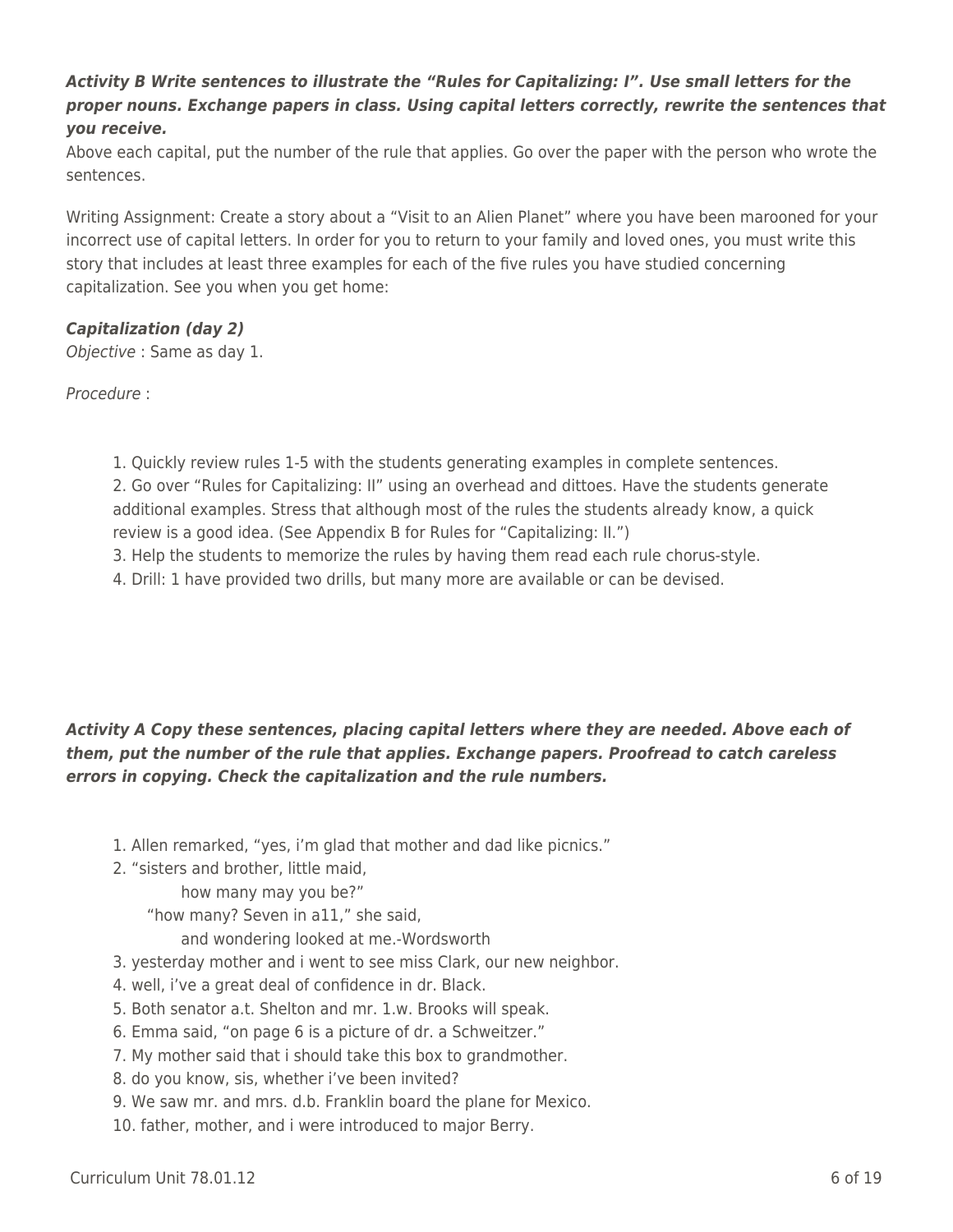## *Activity B Write sentences to illustrate rule 6-11. Read the sentences aloud and call on different members of the class to tell which words should be capitalized.*

Writing Assignment : Your have been granted three wishes, but you must use them in such a way that illustrates your understanding of rule 6-11. No restrictions can be placed on what you wish for, but you must have at least one example of each rule.

## *Capitalization (day 3)*

Objective : Same as days 1 and 2

Procedure :

1. Quickly review rules 6-11 with the students generating examples in complete sentences. Have one student place his composition on the board. Make sure it meets the requirements first.

2. Review "Rules for Capitalizing: III" (see Appendix B) by reading them. Have the students generate additional examples.

3. Aid the students to memorize these these rules.

4. Drill: Have the students do the following exercise.

Copy these sentences, substituting capital letters for small letters that are incorrectly used. Above each capital letter that you insert, put the number of the rule that applies. Go over this work in class.

1. We hung the silhouette of washington on the east wall.

- 2. Which is easiest for you, arithmetic, spelling, english, or united states history?
- 3. For my book report in english, I read the lincolns in indiana.
- 4. Driving south, we were on an old macadam road for an hour.

5. Karen calls her story "where there's smoke." It takes place in the west and is about a fire in a spruce forest.

- 6. The author of the book men and battles was wounded by shrapnel.
- 7. The poem that Bill read is titled "the pied piper of hamlin."
- 8. Does your school offer both french and music courses?
- 9. Last summer we vacationed in the midwest.

10. Do you know the words to "home on the range"?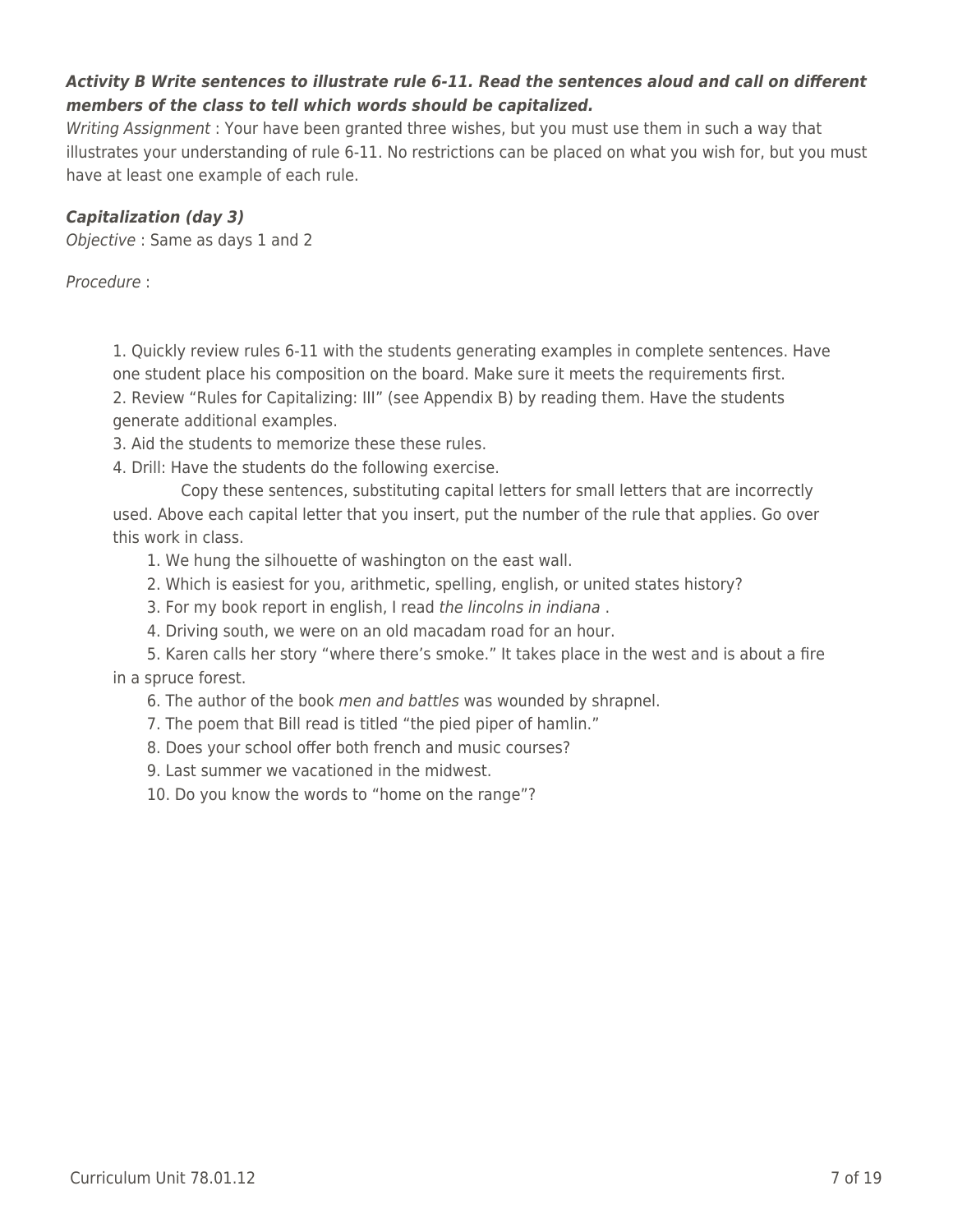5. Drill: the following exercise is comprehensive and should be used after the students have mastered rules 12-14.

Copy these sentences, supplying needed capital letters. Exchange papers for checking. Give the reasons for each capital.

1. my father took aunt mary and uncle joe to see life with father .

2. the last of the mohicans by james f. cooper has been translated into many languages, including french, german, and swedish.

3. Last spring i went on a hike west of town with miss burns, our science teacher, and the other members of our class.

4. the play gave us a good picture of the west a long time ago.

5. did tom spend easter with his uncle and aunt at their home in the eastern part of kansas?

6. the declaration of independence is one of the greatest documents ever written in the english language.

7. on wednesday, may 8, dr. ellis, pastor of the hilldale community church, will visit monroe junior high school. he will tell about his experiences in the hawaiian islands.

8. our school contains descendants of persons who came from england, scotland, ireland, italy, and many other european countries.

9. a fine dog story is lassie come home by major eric knight. The author was killed in an airplane crash during world war II.

10. the classes in american history, science, arithmetic, and art meet on the first floor; and the music, english, and practical arts classes meet on the second floor.

11. phil announced, "mother says that we must go to see the *adventures* of tom sawyer at the ritz theater."

12. on their trip last year, the smiths visited yellowstone park, the grand canyon, death valley, and the homes of the pueblo indians.

After the students have completed the review exercise and others if you wish, give them a test similar to the above.

Writing Assignment: You may write on any topic relating to New Haven; you may have any amount of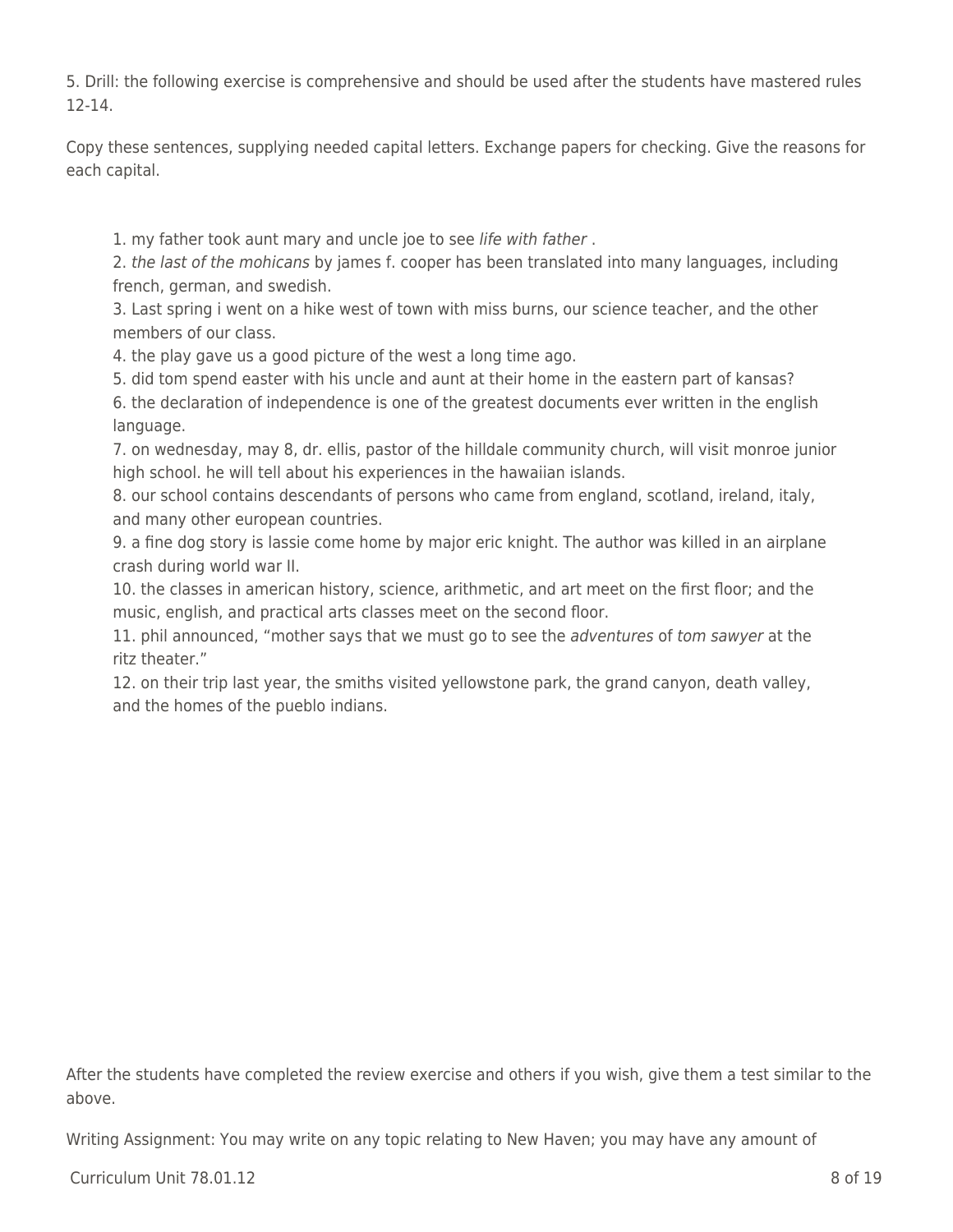characters you wish, but you must, in your composition, give an example for each capitalization rule. Put the number above your use.

### *Predicate Nominatives*

Objective : The students, in both drill and their writing, will be able

to use predicate nominatives with 95% accuracy.

Procedure :

1. Pre-test. Students scoring 95% or better will be excused from the exercises, but will be involved in enrichment activities and writing assignments.

2. Place the following sentences on the board. (A) Alfred usually seems a very helpful boy. (B) Our strongest rival in the conference is Lakeview High. (C) My best birthday gift was a new camera. (D) That tall plant must be a lily. (E) Mr. Burns has been an excellent mayor.

Ask the students to identify the subjects and the verbs. Then, ask if there is a word in each sentence that is virtually the same as the subject. Identify those words as predicate nominatives.

3. Review with the students "What to Remember about Predicate Nominatives" (see Appendix B). This information may either be on a ditto or an overhead.

4. Help the students to memorize the information on that sheet.

5. Below are two drills which can be used. Many more are available.

Activity A On a separate sheet of paper, after you have copied the examples below, write out the subjects, verbs, and predicate nominatives that occur in the following sentences.

- 1. Mark Twain was a man with many friends.
- 2. Mrs. Jones seems a good husband, father, and grandfather.
- 3. That small town may become a great city someday.
- 4. His destination must be some city in Italy.
- 5. In January Tom will become the captain of our basketball team.
- 6. This park appears a good place for the picnic.
- 7. Mother has been president of her club before.
- 8. My pet desserts are cake with thin icing and pie with ice cream.
- 9. The father of my best friend may be the next mayor of Scott City.
- 10. The person at the door must be Marvin or Dean.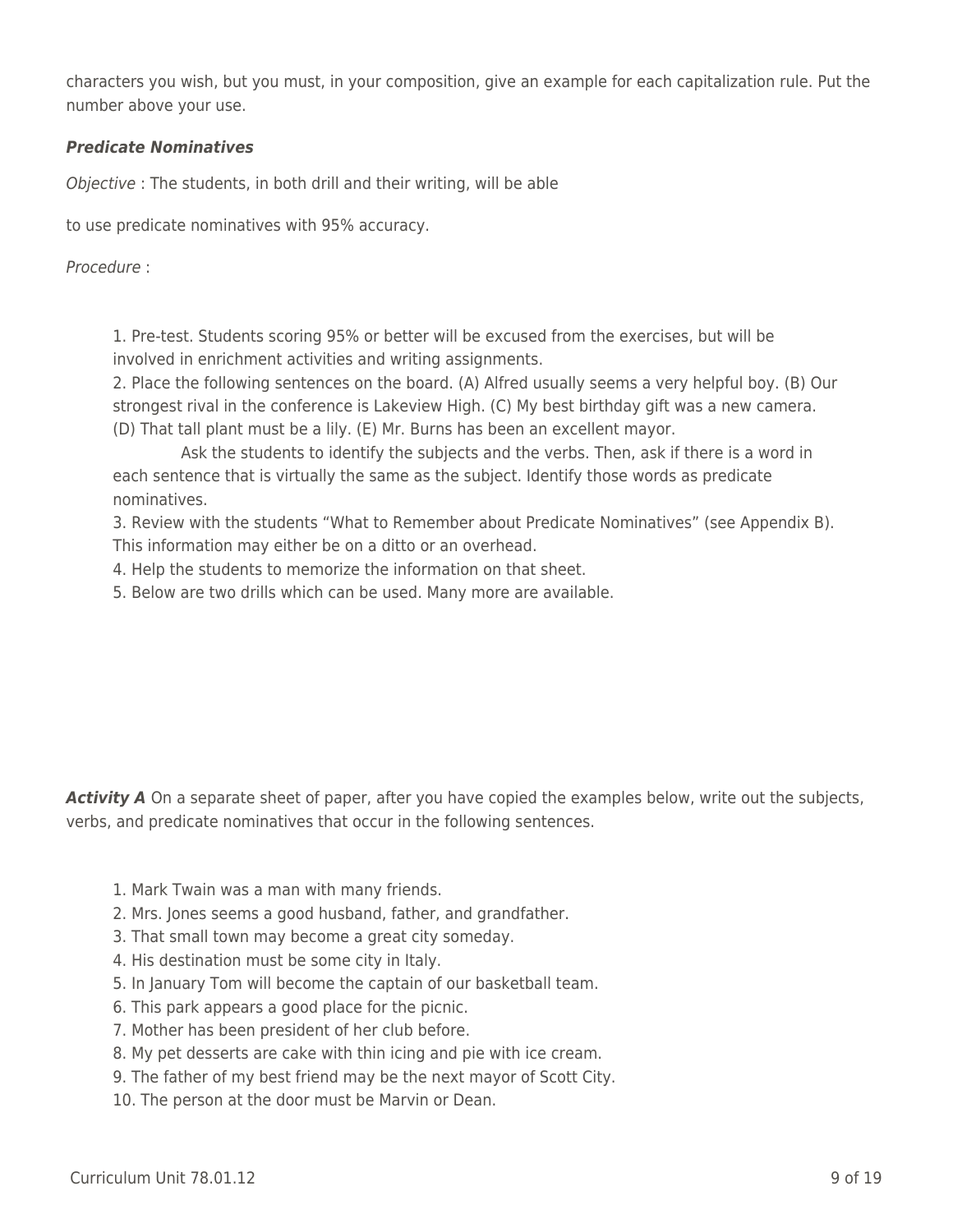*Activity B In an oral activity, go over the following sentences several times, putting in different predicate nominatives.*

- 1. My father has been a for years.
- 2. Mr. Smith was once a
- 3. That gadget is a

Writing Assignment : I want you to write a composition in which you are at the park when a murder takes place. I want you to describe what you saw. One constraint; you must have 10 predicate nominatives.

### *Compound Sentences*

Objectives : The students, in both drill and their writing, will be able to use compound sentences with 95% accuracy.

Procedure :

1. Pre-test. All students scoring 95% or better will be excused from drill, but they will have to complete the writing assignments.

2. Separate some compound sentences and place the simple sentences on the board in scrambled order. Ask the students to combine the parts that go together best. Explain the proper punctuation and the relationship of the parts of the sentences.

3. Review "What to Remember about Compound Sentences" (see Appendix B). Have the students generate their own examples.

4. Help the students to memorize as much as possible by choral reading of each part.

5. Drill: Two drills are provided, but many more are readily available.

*Activity Here are two columns of simple sentences. Find the sentences in the right column that make sense when put with the sentences in the left column. Make each pair into a good compound sentence by using the right conjunction and punctuating correctly.*

- 1. The mists rolled away. a) It will close on Saturday.
- 2. I watched the door carefully. b) You will lose your way.
- 3. Follow these directions. c) The sun shone brightly.
- 4. This house has its drawbacks. d) We like it, anyway.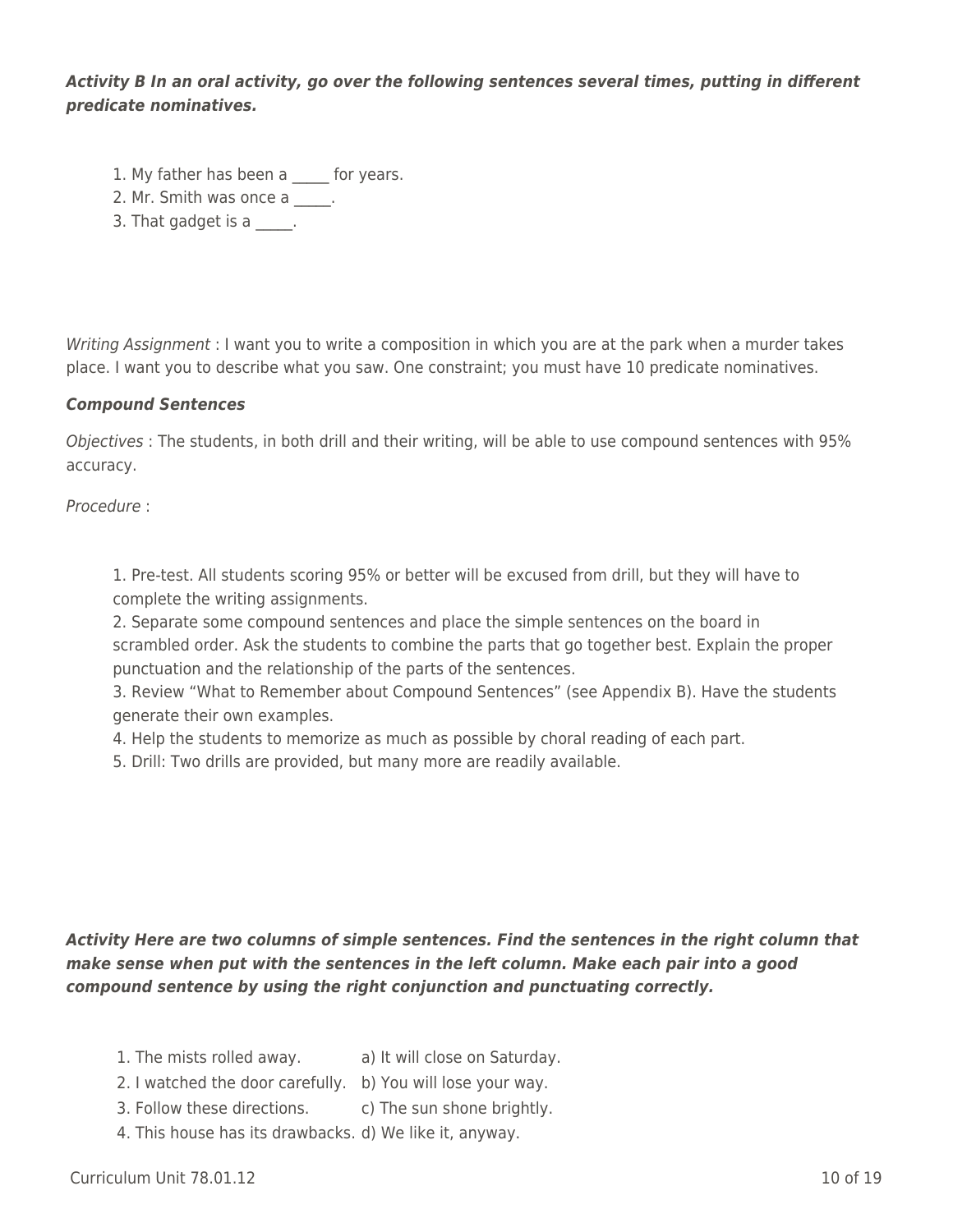5. The fair opened today. e) No one came out.

Activity **B** Combine each pair of simple sentences into a good compound sentence, punctuating it correctly. Use and , or , or but , whichever fits. In some cases, either and or but may be used.

- 1. My coat is new. Jane's coat is newer than mine.
- 2. The wind howled outside. A heavy snow was falling.
- 3. Was that a knock at the door? Was it just the wind?
- 4. Last summer we visited Canada. Our neighbors went to Europe.
- 5. I must work harder. I shall not finish in time for dinner.
- 6. The rain had stopped. The sky was still cloudy.
- 7. The game was in the last half of the ninth inning. The home team was behind two runs.
- 8. My favorite color is red. My sister likes blue better.

Writing Assignment : Your friend has just told you he/she has fallen in love with a person who is a known junkie. You are torn between telling him/her or keeping this information to yourself. In a short story, tell me what you are going to do and why. One constraint, you must have 12 compound sentences.

## **Sample Writing Assignments per unit**

Unit I: Recognizing Complete Sentences

A. Write 10 simple sentences about "Looking Out the Window." Three sentences must make a statement.

Three sentences must ask a question.

Two sentences must give a command.

Two sentences will be free choice.

B. Write 10 simple sentences on "Going to the Neighborhood Store." Write three simple sentences.

Write three simple sentences with a compound subject.

Write two sentences with a compound verb.

Write two sentences with both the subject and the verb compound.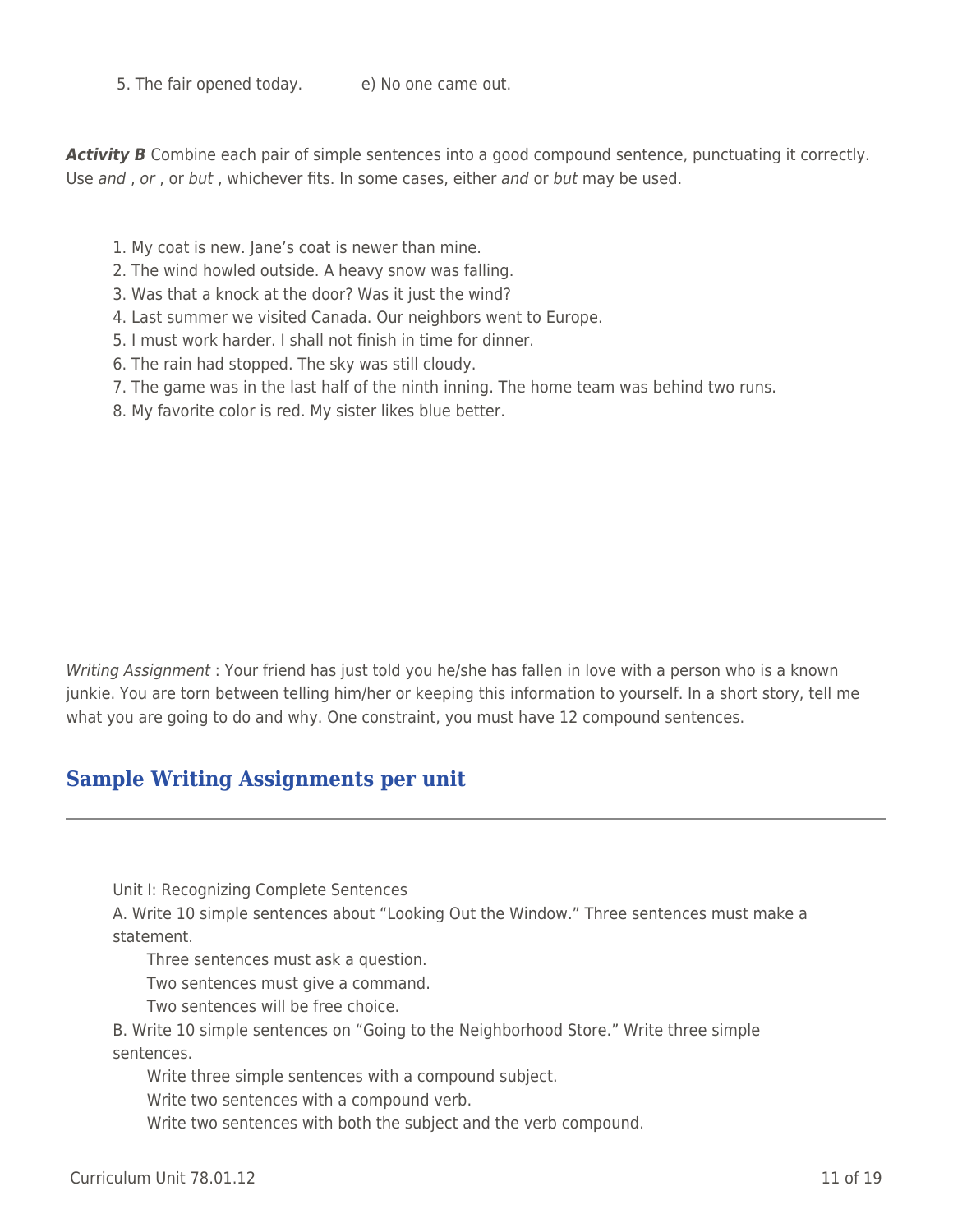#### **Unit II: Using Verbs in Building Sentences**

A. Write 10 sentences on "The Snowball Fight."

Five sentences will contain action verbs.

Five sentences will contain compound action verbs.

Extra Credit: Five sentences on the same subject that contain state-of-being verbs.

- B. Write 10 sentences on "Late at Night." Write five sentences in the present tense. Write two sentences in the past tense. Write three sentences in the future tense.
- C. Write five sentences on "My Favorite Animal." Use an auxiliary or state-of-being verb in each sentence.

## **Unit III: Using Nouns**

A. Using the letters of your name as the first word of each sentence, write sentences containing nouns, underlining the nouns.

B. Write 20 sentences on "The Car of my Choice." You have just won your dream car; but in order for you to drive it off the lot, you must create a message telling why you want the car. Your message must contain: five nouns in direct address, ten direct objects, and five predicate nominatives. If you want an eight-track, you must write five sentences containing appositives.

#### **Unit IV: Agreement of Subject and Verb**

A. Try a timed writing assignment. Have the students write one minute on any subject to see how many words they can generate. Have the students then locate the subjects and verbs and test for agreement.

B. The students write on "Going to a Party." Provide certain difficult subject-verb combinations which have to be worked into the writing.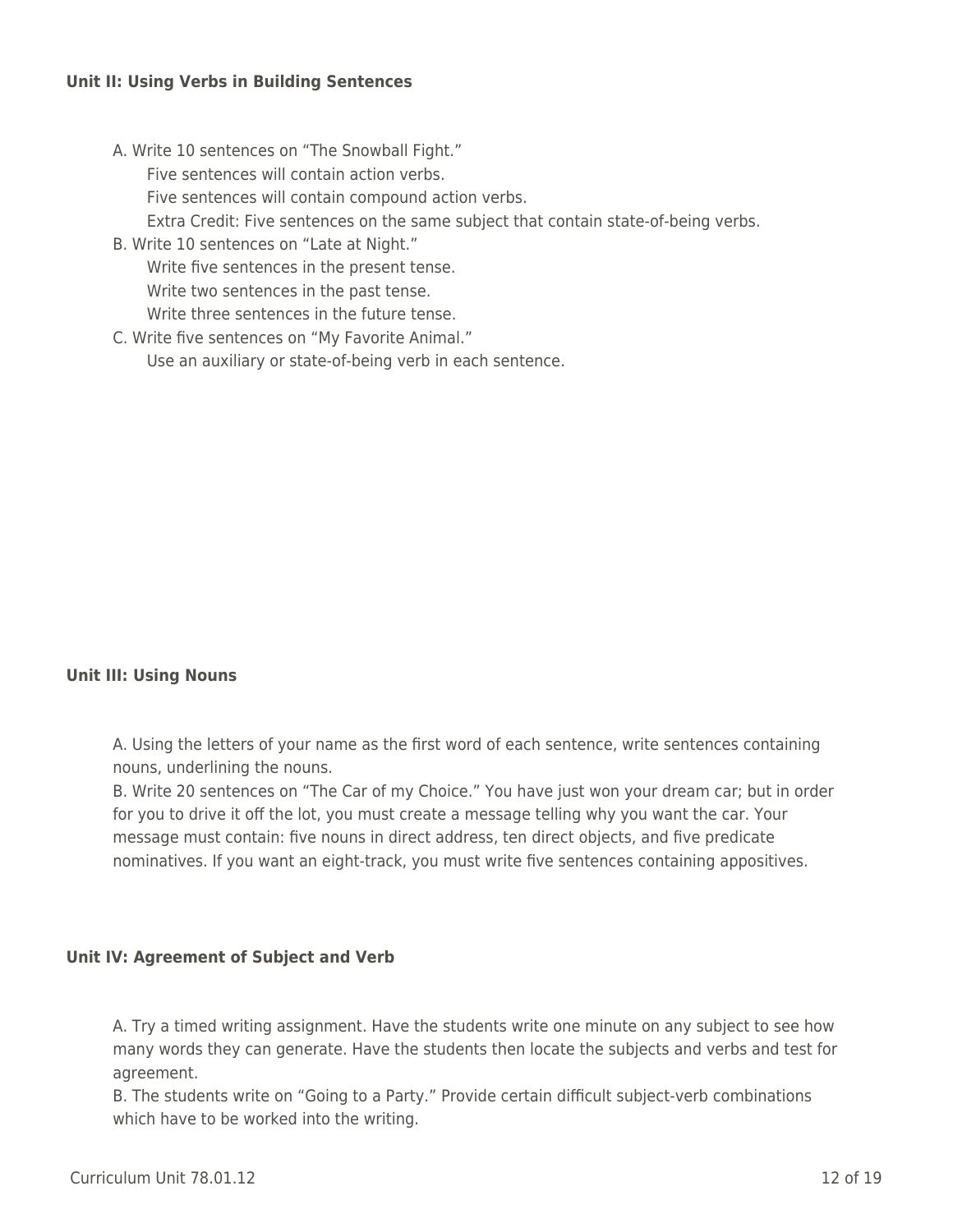A. Write 10 sentences on "Giving a Gift" which include all the personal pronouns.

B. Give al least three examples of the other kinds of pronouns in short composition entitled "Where the Class Wants to Go This Year."

C. Write 10 sentences for each section below. Keep the sentences to one topic which you may choose yourself.

1. pronouns as compound parts

- 2. possessive pronouns
- 3. pronouns as the subject of a sentence

#### **Unit VI: Adjectives**

A. Use sentence starters.

B. Have the students pick an object at random out of a box, and then have them describe the object so that someone could draw that object.

C. Students should include adjective phrases in a composition entitled "Standing on a Corner."

#### **Unit VII: Adverbs**

A. Write out the directions, step-by-step, for going to your home.

B. For some reason you cannot sleep one night; describe how you attempt to fall asleep and what you do.

#### **Unit VIII: Using Prepositions**

A. Read some of the more unique headlines from your newspaper and ask the students to write a story that might accompany one of them. Have them include 10 prepositional phrases. B. Give the students magazine articles and have them locate all the prepositional phrases. Write another article using the prepositional phrases located in the first article.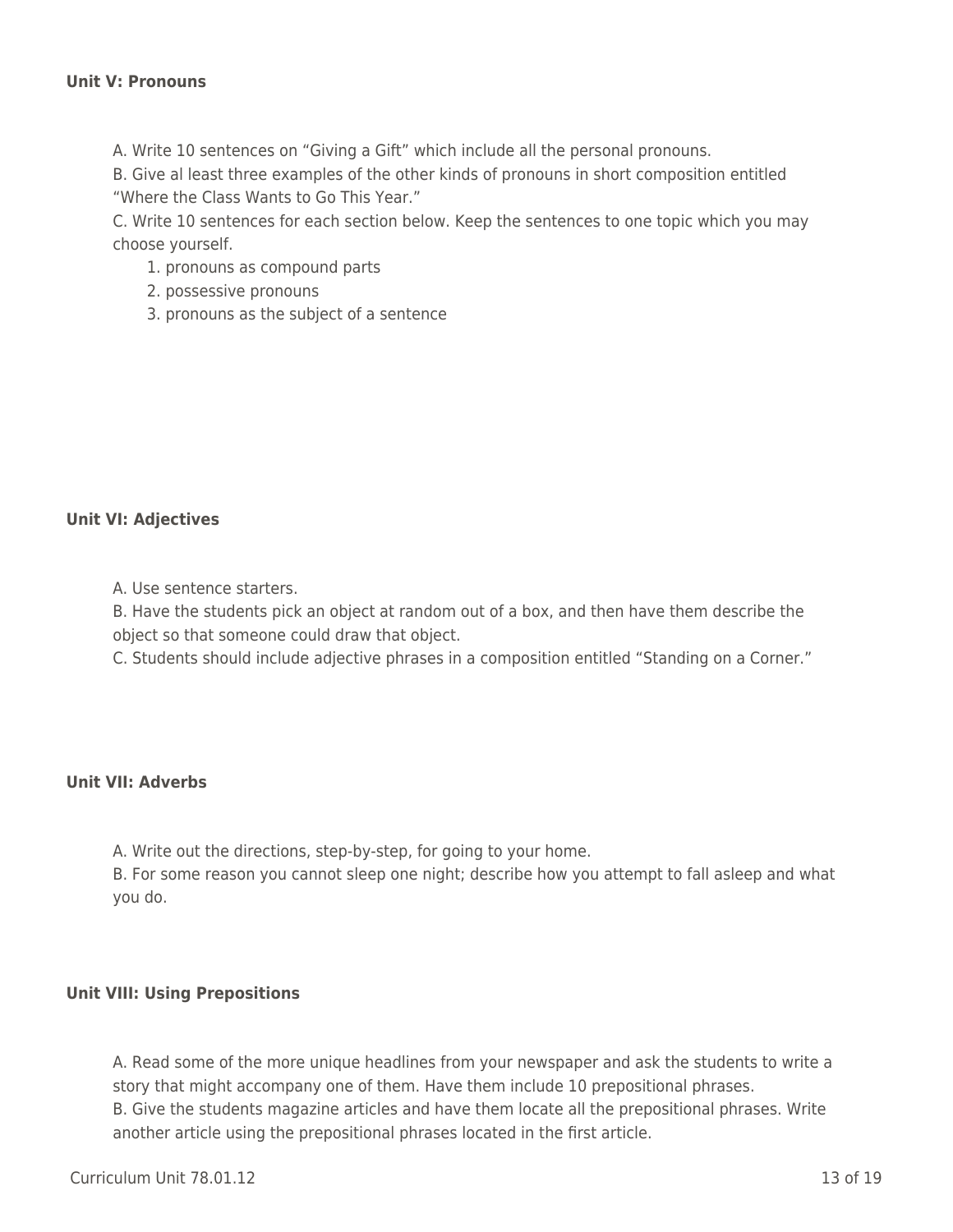## **Unit IX: Using Conjunctions to Build Compound and Complex Sentences**

Almost any writing assignment will do at this point. Be specific about the number of compound and complex sentences you want the students to write.

Ex. Write a response to a "Dear Abby" letter. Include only compound sentences in your special response. The children may also write a letter to Dear Abby.

Rules For Capitalizing: I

## *Rule 1. Capitalize only proper nouns. (See Rule 3, however.) The seasons of the year are common nouns; do not capitalize them.*

| Common Proper |            | Common                           | Proper                |
|---------------|------------|----------------------------------|-----------------------|
| girl          | / ane      | nation                           | $F$ rance             |
| day           | $T$ uesday | nationality                      | D anish               |
| month         | M arch     | newspaper                        | <b>New York Times</b> |
| country       | / taly     | magazine                         | Boys' Life            |
| city          |            | C leveland organization          | B oy S couts          |
| state         | O hio      | document                         | M agna C arta         |
| holiday       | E aster    | period of history W orld W ar II |                       |

## *Rule 2. Do not capitalize prepositions, conjunctions, or the articles a , an or the that come within a proper noun.*

University of Connecticut Bowman and Sons

## *Rule 3. Capitalize a common noun when it is part of a proper noun.*

| Common        | Proper                                  |
|---------------|-----------------------------------------|
| a river       | O hio R iver                            |
| a church      | P enfield B aptist C hurch              |
| a street      | L incoln S treet                        |
| an uncle      | $U$ ncle $G$ eorge                      |
| a high school | H illhouse H igh S chool                |
|               | a superintendent Superintendent Tirezzi |

## *Rule 4. Capitalize references to religions and denominations , to the Bible and its parts , and to the Deity .*

M ethodist M ohammedanism C hristianity O ld Testament G od and His word the B ible

## *Rule 5. Capitalize the specific names of trains , ships , planes , and buildings .*

E mpire B uilding P rudential Building M ayflower S pirit of S t. L ouis

 $C$ urriculum Unit 78.01.12 14 of 19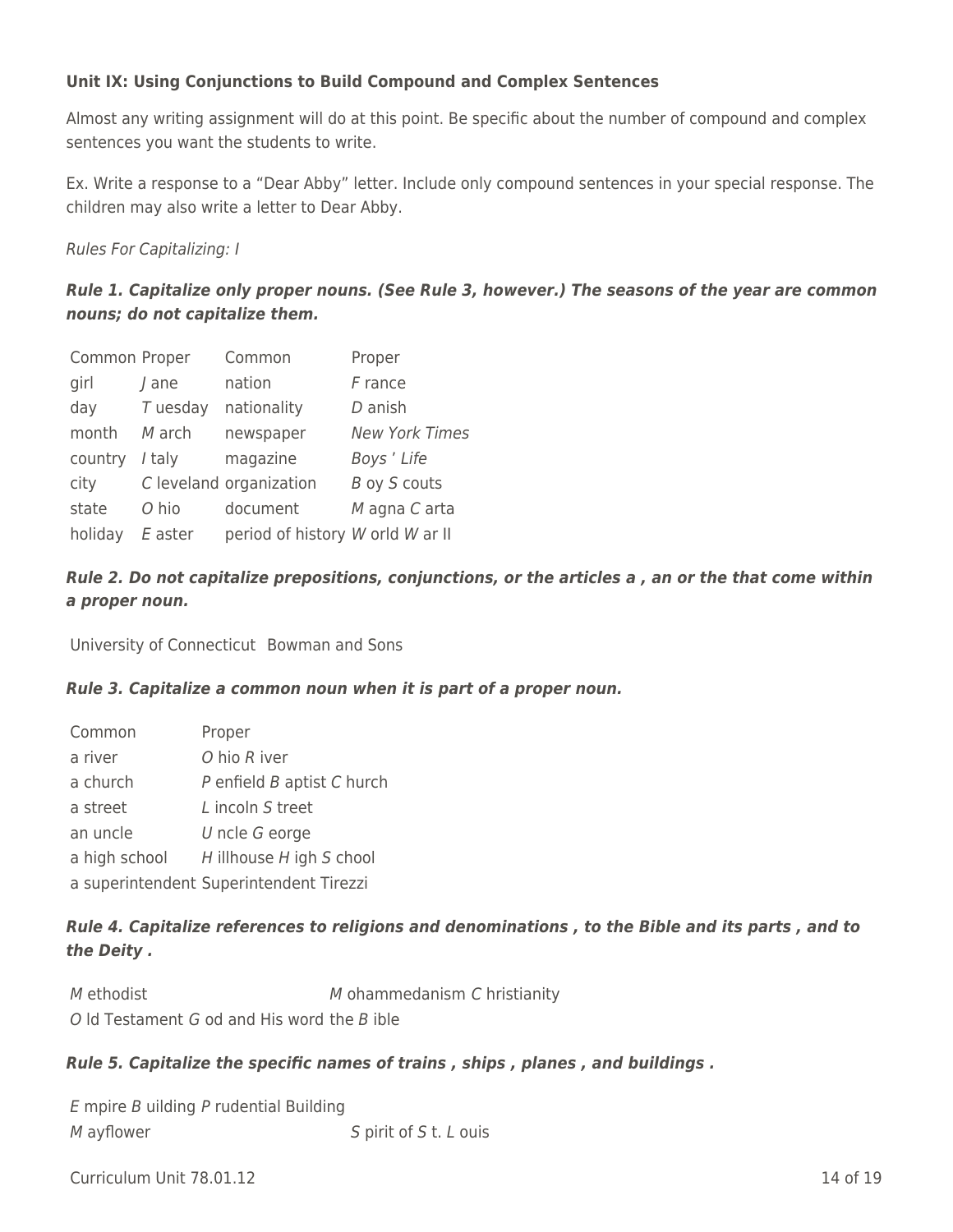### *Rule for Capitalizing: II*

#### *Rule 6. Capitalize the first word of a sentence.*

T he game begins at four o'clock.

#### *Rule 7. Capitalize the first word of a quotation.*

"If you need he1p," said Jean, "call me."

Mary asked, " / ust when are you leaving?"

#### *Rule 8. Capitalize the first word of a line of poetry.*

"  $T$  he sun that brief December day

R ose cheerless over hills a gray."

## *Rule 9. Capitalize titles of names of people. Sometimes these titles are abbreviations: Mr ., M rs., D r., S t. (Saint). Capitalize also initials that stand for names of people.*

D r. Gray M r. J . J . T horne M iss Bell C aptain Dillon

## *Rule 10. Capitalize such words as Mother , Father , Grandmother , Grandfather , Sis , Son , and Daughter when they are used instead of the person's name. Do not capitalize them if a word such as my , your , his , her , our , or their is used before them.*

I must ask F ather. I must ask my f ather. Oh, M other, you don't understand.

#### *Rule 11. Capitalize the word I , either alone or in a contraction.*

Shall I go with you? I don't know why I'm late.

#### *Rules for Capitalizing: III*

*Rule 12: Capitalize the first word, the last word, and every important word within a title. Titles include names of books, stories, poems, musical compositions themes, articles, motion pictures, and works of art. Unimportant words not to be capitalized within a title include the , a , an , at , of , for , to , on, with , by , from , and , or .*

"The C harge of the L ight B rigade" "  $M$  elody in  $F$ " "The L egend of S leepy H ollow"  $T$  he L ast S upper" The Old Man and the Sea The King and I

## *Rule 13. Capitalize North , West , South , East , and such words as Southeast when they indicate a particular section of the world or of a country. Do not capitalize them when they indicate direction only.*

We think of the N orth as a region of ice and snow.

You should turn n orth at the next corner.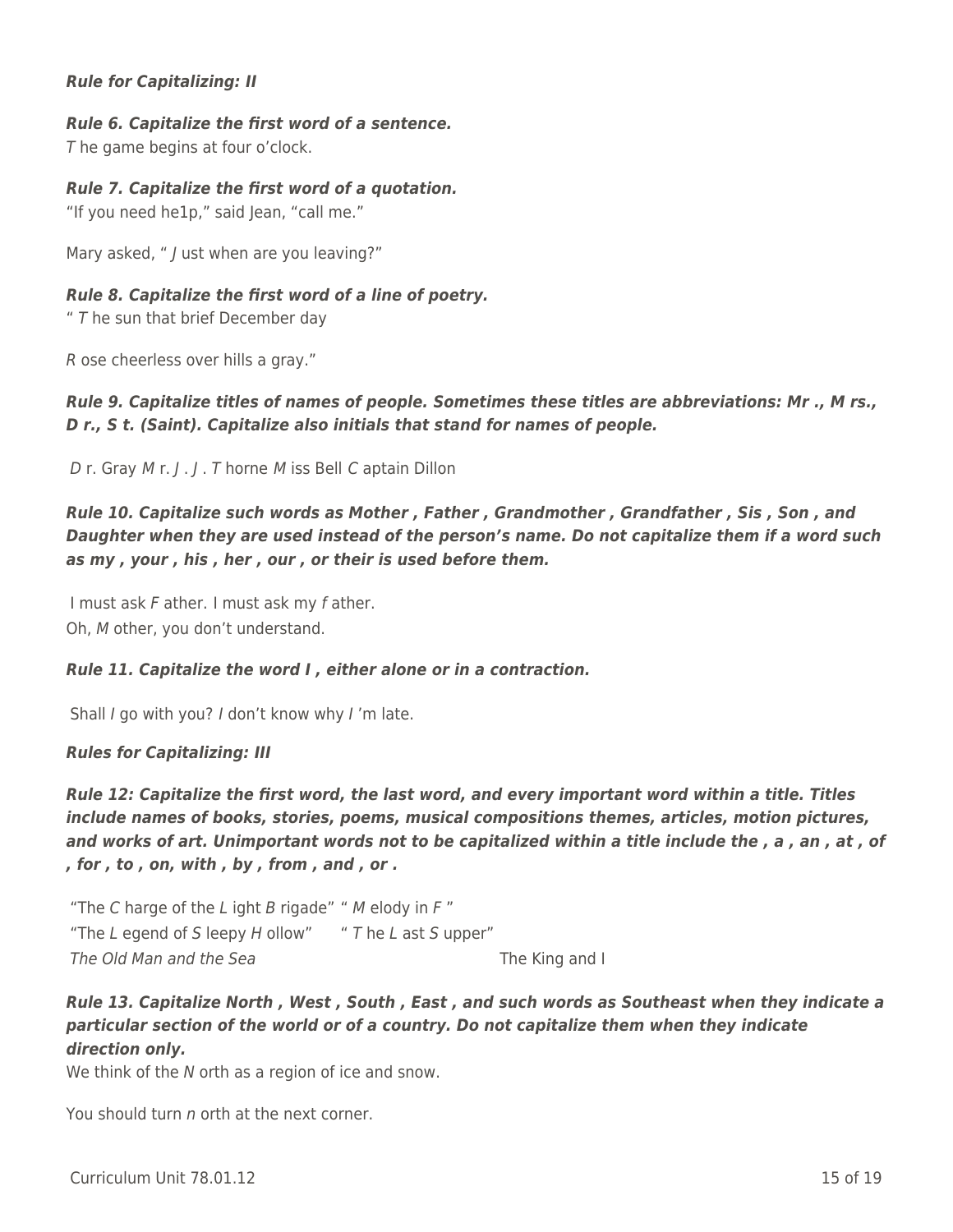Here is a good book about the Indians of the S outhwest.

*Rule 14. Capitalize the name of a school subject when it comes from a proper noun. Do not capitalize the names of other subjects except in the headings of your papers.* We had tests in E nglish, arithmetic, and A merican history.

(Note that the word "history" is not capitalized.)

My cousin likes science and L atin.

( Latin comes from Latium , a region of central Italy.)

What To Remember About Predicate Nominatives

1. (Definition) A noun that follows the verb and renames, or means the same thing as, the subject is a predicate nominative, or a predicate noun. Example: John Scott is an honest man. (The word man renames John Scott, the subject.)

2. To decide whether a noun is used as a predicate nominative, replace the verb with equals (-). If the sentence then makes the same sense as before, you have a predicate nominative.

My dog is a collie. (dog-collie)

3. Predicate nominatives, like subjects, may be compound.

My father is a plumber, a bowler, and a White Sox fan.

4. (Definition) A verb completed by a predicate nominative is a linking verb. It links the subject and the predicate nominative. The main linking verbs are these: is, am, are, was, were, be, being, been, and the forms of become, seem and appear.

Earl has become a Scout. Pam seems a friendly girl.

5. (Definition) A sentence containing a predicate nominative is a Pattern 2 sentence. Here is the formula: N / LV / N. (LV is the symbol for linking verb.)

\_\_\_\_ N / LV / N

The first boy is Jack.

What To Remember About Compound Sentences

1. (Definition) A compound sentence joins two or more independent clauses. (Definition) An independent clause (a) contains a verb and its subject, and (b) can stand alone as a sentence.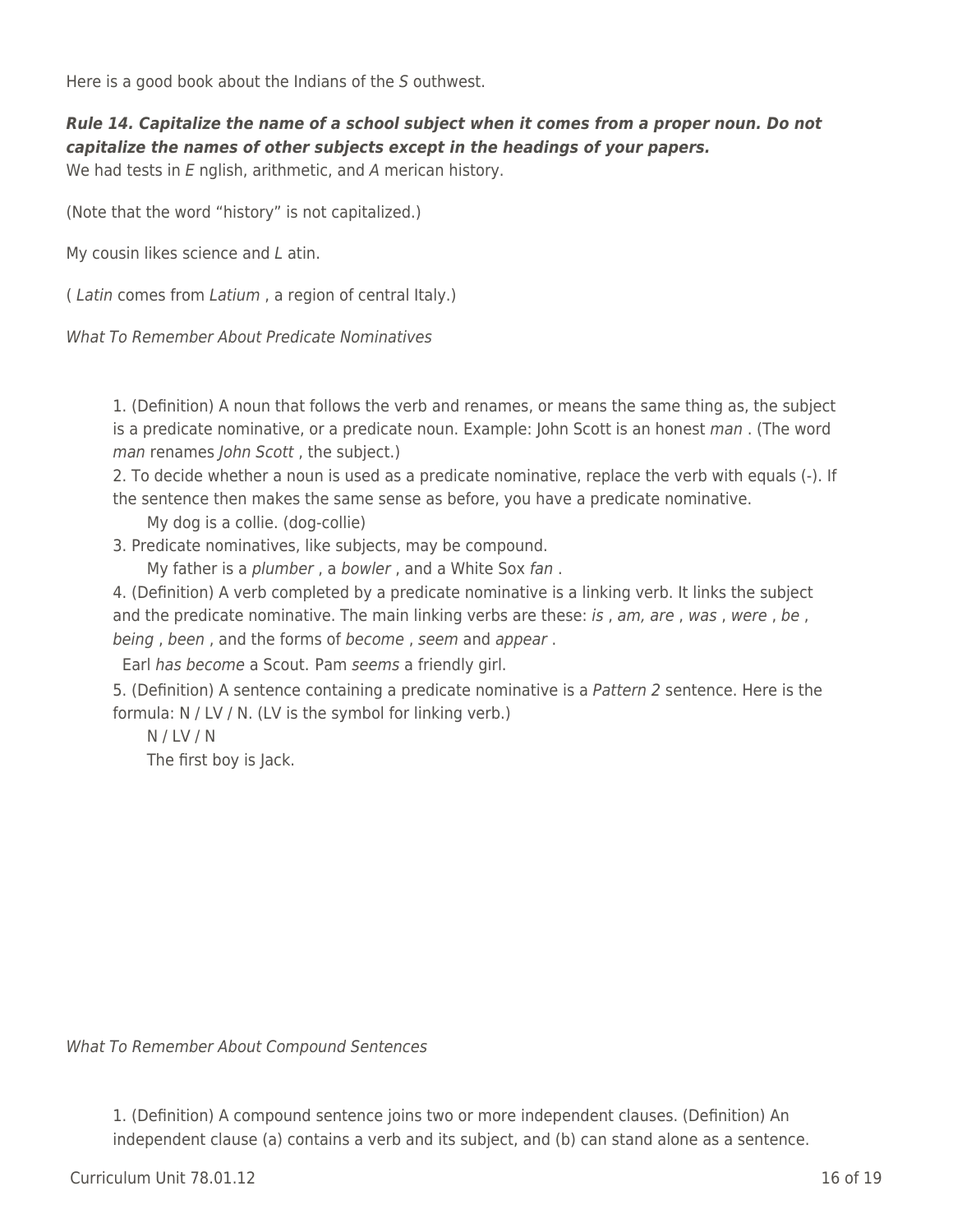(The whistle blew shrilly), and (the game began).

(I rang the bell), and (Ed pounded on the door), but (no one came).

Note that each clause could stand alone as a simple sentence.

2. Only clauses closely related in thought should be joined.

Good: Tom sent to the game, but Fred could not go.

Poor: Tom went to the game, and I like him.

3. A compound sentence divides into independent clauses.

Mother was canning peaches,/and/I helped her.

A simple sentence with a compound subject or verb cannot divide and have each part make sense by itself.

The car sped down the hill and / turned the corner.

(Turned the corner has no subject.)

My oldest brother / or / my father will meet you.

(My oldest brother is not a clause by itself because it has no verb.)

4. The conjunctions used most often in compound sentences are the co-ordinate conjunctions and

, but , or , nor .

(Definition) Co-ordinate conjunctions join words, phrases, or clauses of equal value.

- 5. A co-ordinate conjunction merely joins; it is not in any clause. Henry has a baseball,/ and / Robert has a bat.
- 6. Independent clauses are separated by a comma. Henry has a baseball, and Robert has a bat.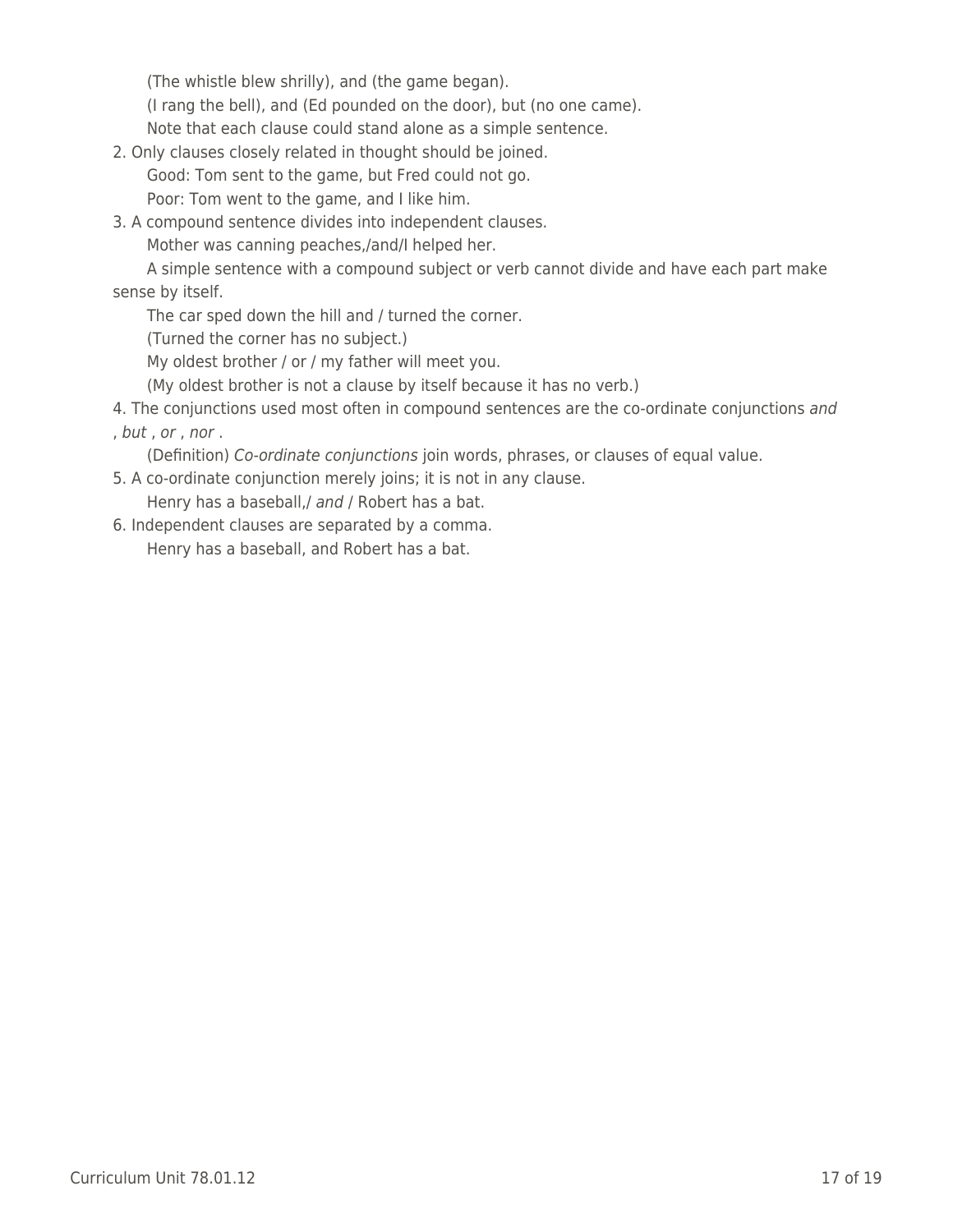1. Edward P. J. Corbett, Classical Rhetoric for the Modern Student (New York: Oxford University Press, 1971), p. 416.

2. H.A. Gleason, Jr., Linguistics and English Grammar (New York: Holt, Rinehart and Winston, Inc., 1965), p. 15.

## **BIBLIOGRAPHY FOR TEACHERS**

Bernstein, Barbara Elaine. "Remedial Therapy for the Lost Art of Writing." English Journal, 66 (1977), 49-51.

Blake, Robert W. "How to Talk to a Writer, or Forward to Fundamentals in Teaching Writing." English Journal, 65 (1976), 49-55.

Cooper, Charles. "Measuring Growth in Writing." English Journal , 64 (1975), 111-119.

Corbett, Edward P.J. Classical Rhetoric for the Modern Student . New York: Oxford University Press, 1971.

Gleason, Jr. H.A. Linguistics and English Grammar. New York: Holt, Rinehart and Winston, Inc., 1965.

Hoffman, Eleanor M. and John P. Schifsky. "Designing Writing Assignments." English Journal , 66 (1977), 41-45.

Holt, Sue Ellen. "Fill 'Er Up or Fourscore Language Arts Activities for the Last Ten Minutes of the Period." English Journal , 65 (1976), 52-56.

Irmscher, William F. "The Teaching of Writing in Terms of Growth." Englis h Journal , 66 (1977), 33-36.

Leonard, Michael H. "Practice Makes Better: Notes on a Writing Program." English Journal , 65 (1976), 59-63.

Phelan, Patricia. "How to Get Kids to Write." English Journal , 64 (1975), 63-65.

Simon, Sidney B., Leland W. Howe and Howard Kirchenbaum. Values Clarification : A Handbook of Practical Strategies for Teachers and Students . New York: Hart Publishing Co., Inc., 1972.

Sledd, James. A Short Introduction to English Grammar . Chicago: Scott, Foresman and Co., 1959.